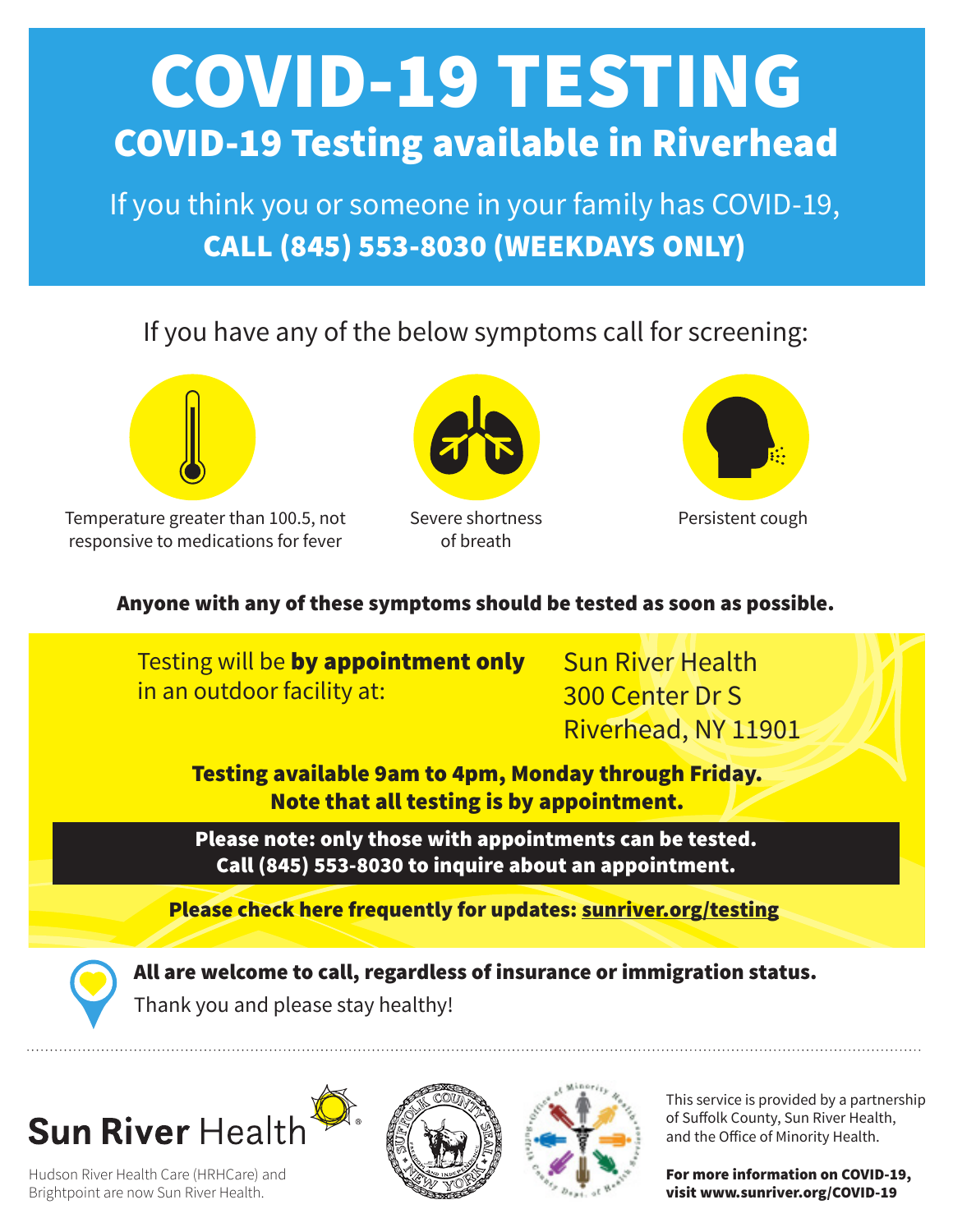# PRUEBAS COVID-19 Pruebas COVID-19 están disponibles en Riverhead

Si piensa que usted o alguien en su familia tiene COVID-19 LLAME AL (845) 553-8030 (ENTRE SEMANA SOLAMENTE)

Si tiene alguno de los siguientes síntomas, llama para una evaluación:



Temperatura mayor a 100.5 grados, que no mejora a medicamentos para fiebre



Dificultad para respirar severa



Tos persistente

#### Cualquier persona con alguno de estos síntomas debe hacerse la prueba lo más pronto posible.

Las pruebas se harán con citas únicamente en instalaciones al aire libre en:

Sun River Health 300 Center Dr S Riverhead, NY 11901

Pruebas disponibles de 9am a 4pm, De lunes a viernes. Tenga en cuenta que todas las pruebas se realizan con cita previa.

Por favor tenga en cuenta: sólo personas que tengan cita podrán tener la prueba. Llame al (845) 553-8030 para solicitar una cita

Por favor, consulte aquí con frecuencia para actualizaciones: sunriver.org/testing



Todos son bienvenidos a llamar sin importar su estatus migratorio o si cuenta o no con seguro medico. ¡Gracias y por favor manténgase saludable!

## Sun River Health

Hudson River Health Care (HRHCare) y Brightpoint ahora son Sun River Health.





Este servicio es prestado por la alianza entre Suffolk County, Sun River Health, y la Oficina de Salud de Minorías.

Para más información sobre COVID-19, visite www.sunriver.org/COVID-19